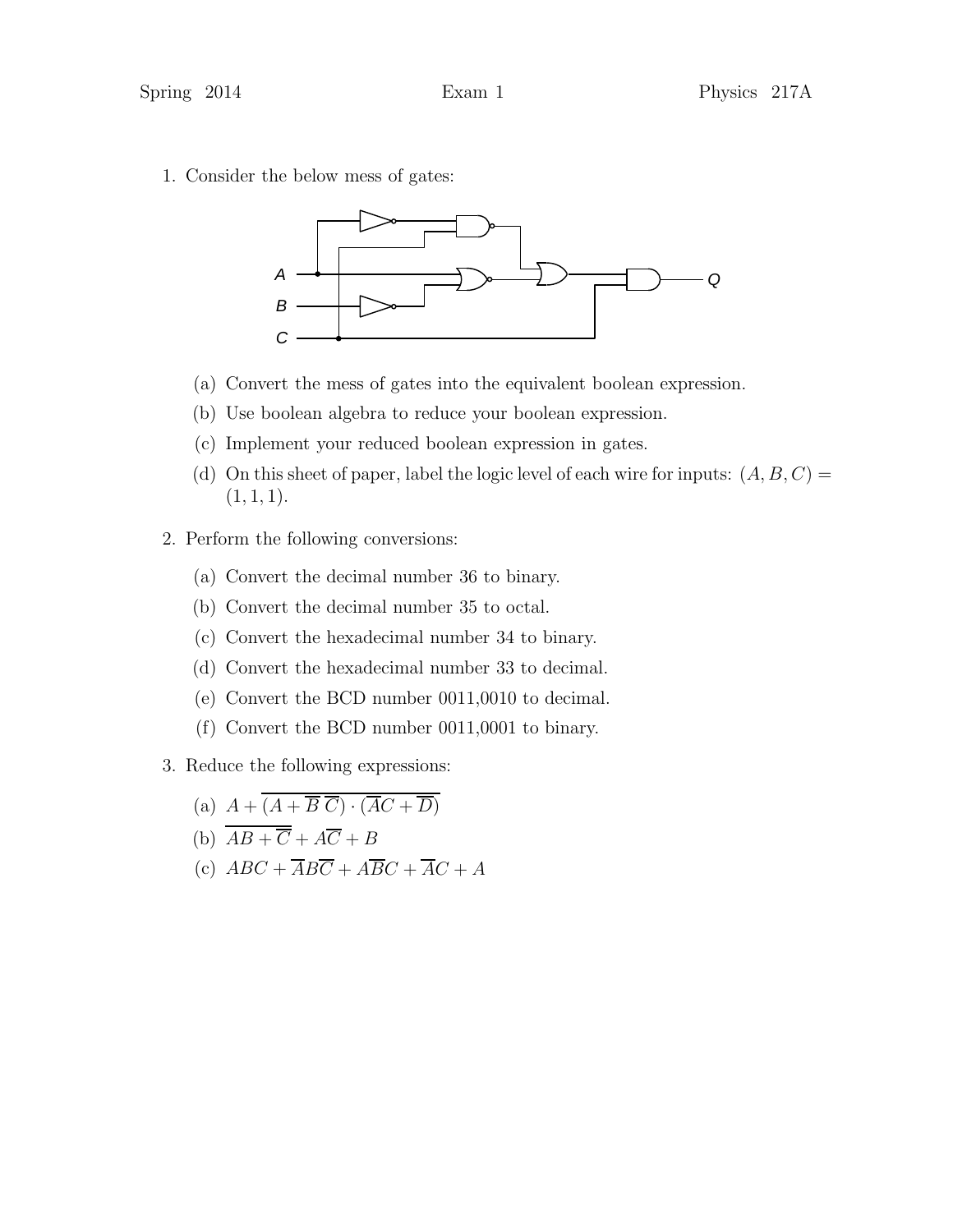4. The Gray code state diagram of the three binary digits:  $Q_1Q_2Q_3$  is displayed below:



Your job is to design a synchronous circuit built from three edge-triggered JKFFs that follows the above state diagram, where the three binary digits  $Q_1Q_2Q_3$  are the outputs of distinct edge-triggered JKFFs. You will need to determine the gate arrangement needed to make this cycle run, i.e., connecting the outputs of the three JKFFs:  $Q_i$  to the inputs of the three JKFFs:  $J_iK_i$ possibly using the usual (AND, OR,...) gates.

(a) Begin by considering the possible transitions of a single JKFF. What values of  $JK$  allow a particular transition? Fill in the below table. Hint: in every row either  $J$  or  $K$  will be an  $X$  for "don't care".

| Transition: |  |
|-------------|--|
|             |  |
|             |  |
|             |  |
|             |  |

(b) Now fill in the below table which displays the desired cycle.

| $Q_1$    | $Q_2$ $Q_3$   $J_1$ $K_1$   $J_2$ $K_2$   $J_3$ $K_3$ |  |  |  |
|----------|-------------------------------------------------------|--|--|--|
| $\Omega$ |                                                       |  |  |  |
|          |                                                       |  |  |  |
|          |                                                       |  |  |  |
|          |                                                       |  |  |  |
|          |                                                       |  |  |  |
|          |                                                       |  |  |  |
|          |                                                       |  |  |  |
|          |                                                       |  |  |  |

(c) Gates for  $J_1$ ,  $K_1$ ,  $J_2$ , and  $K_2$  can be fairly easily generated using two input gates and the outputs of the JKFFs. Pick one of the above  $(J_1, K_1,$  $J_2$ , or  $K_2$ ) and find a simple expression for it in terms of the  $Q_i$  and  $\overline{Q_i}$ . Implement (construct) your expression using simple gates.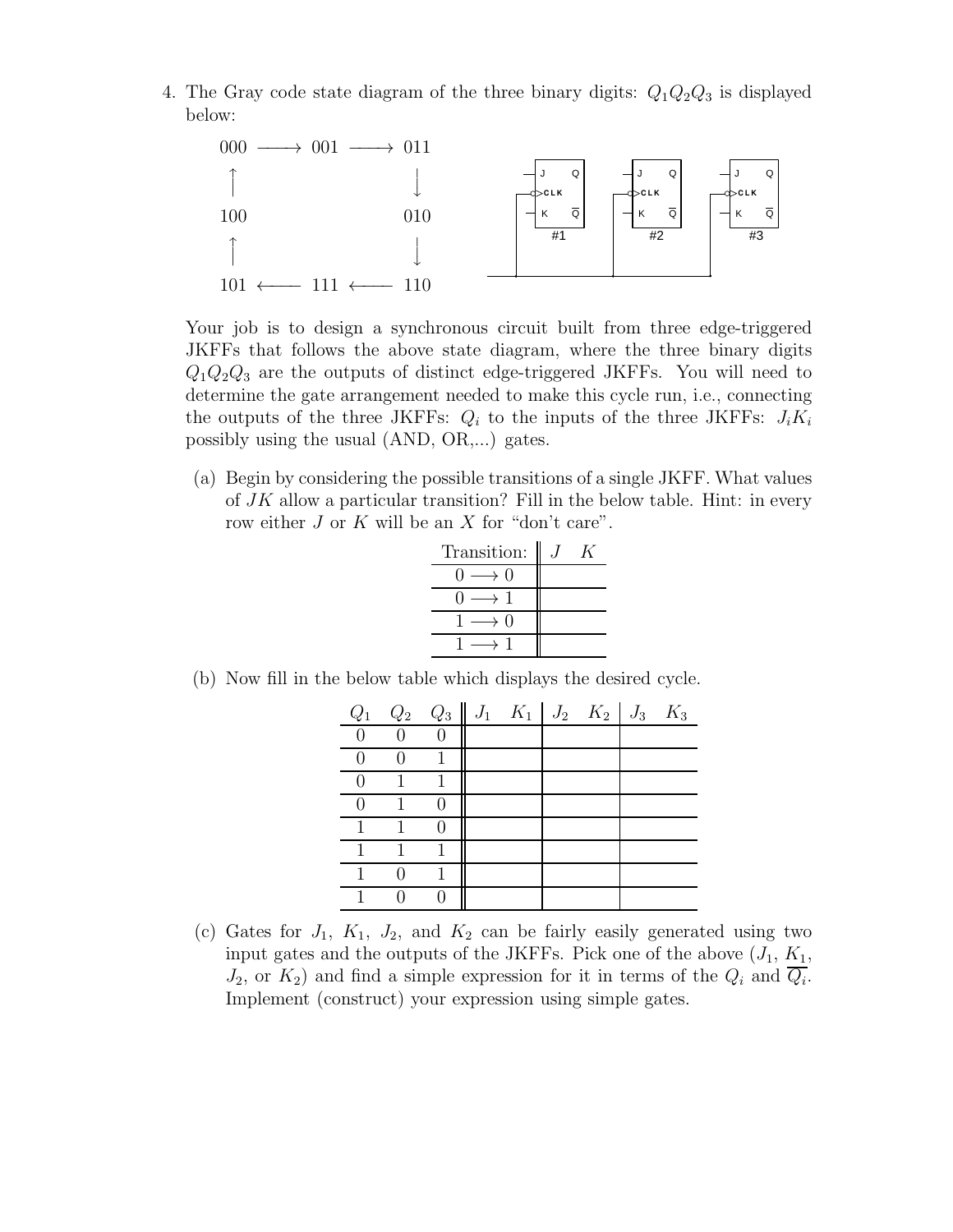5. The rear turn indicators on old Ford Thunderbirds had a distinctive pattern in which the four segments of the indicator were illuminated sequentially, "pointing" the direction of the turn. For example, on a right-turning T-bird you would see the four segments which made up the right-rear indicator cycle as shown below:



Implement this cycle using four DFFs and external gates  $(Q_i = L_i)$ .

- (a) Draw the state diagram for this process.
- (b) Display in the below table the desired cycle

|  |                     |  | $L_1$ $L_2$ $L_3$ $L_4 \parallel D_1$ $D_2$ $D_3$ $D_4$ |  |
|--|---------------------|--|---------------------------------------------------------|--|
|  | $0 \quad 0 \quad 0$ |  |                                                         |  |
|  |                     |  |                                                         |  |
|  |                     |  |                                                         |  |
|  |                     |  |                                                         |  |
|  |                     |  |                                                         |  |

(c) Make a Karnaugh map for  $D_2$  in terms of the four logical variables  $L_1, L_2, L_3, L_4$ . Note that there will be  $\textit{losts}$  of  $\textit{Xs}$  (don't care) entries. Circle appropriate groups to find a boolean expression for  $D_2$ . Please carefully label your Karnaugh maps so I know what each row and column of the map represents!